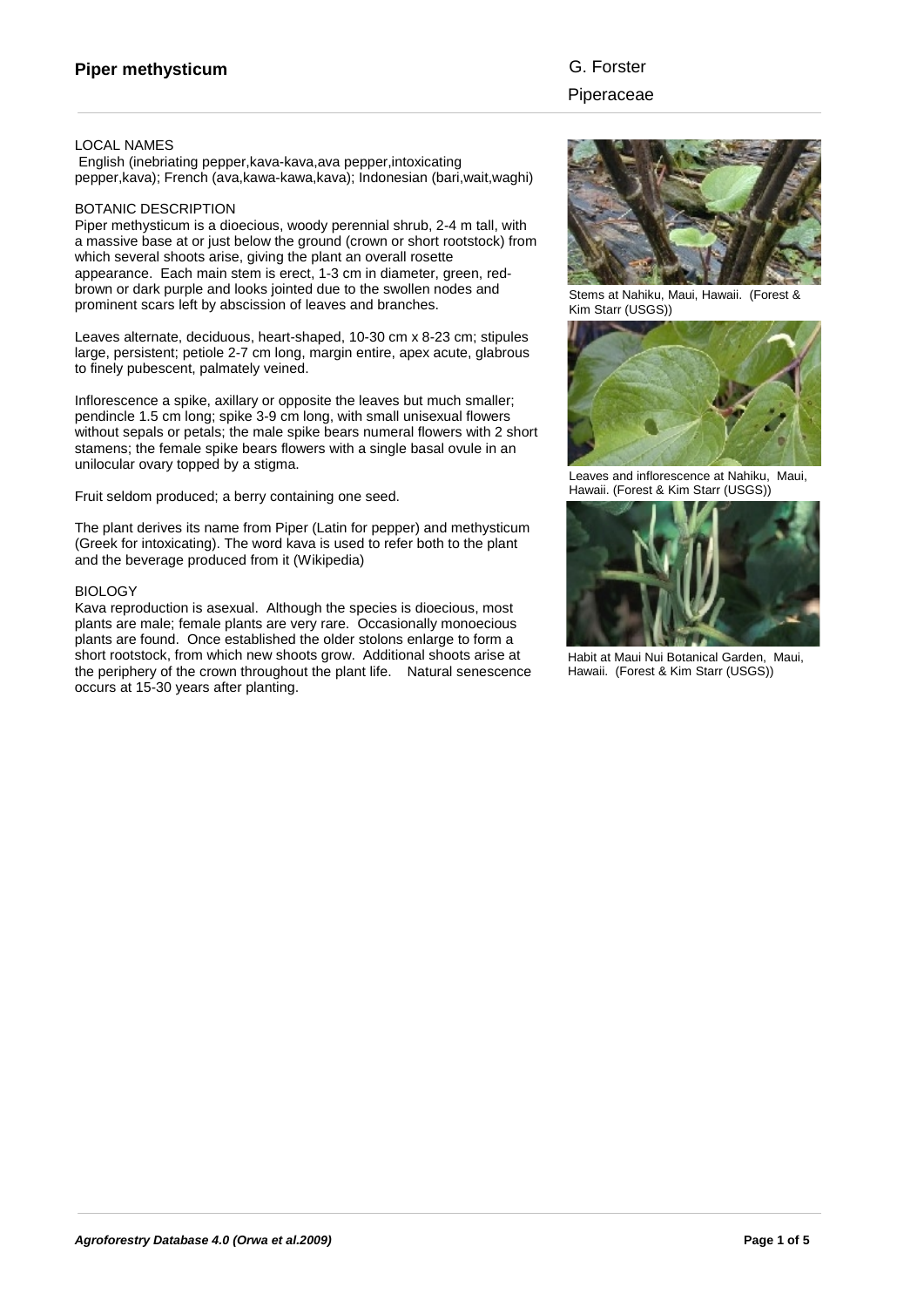### ECOLOGY

Grows on rich well-drained soil in mountain areas, preferring shade when young and full sun when established. It grows well in multi-crop gardens. It is susceptible to damage by moderate to strong winds.

BIOPHYSICAL LIMITS Altitude: 0-800 m Temperature: 20–35°C Rainfall: 1000-3000 mm Soil type: Deep, fertile, well drained, pH 5.5-6.5

# DOCUMENTED SPECIES DISTRIBUTION

Native: Vanuatu Fiji, Germany, Papua New Guinea, Samoa, Solomon Islands, Tonga Exotic:



The map above shows countries where the species has been planted. It does neither suggest that the species can be planted in every ecological zone within that country, nor that the species can not be planted in other countries than those depicted. Since some tree species are invasive, you need to follow biosafety procedures that apply to your planting site.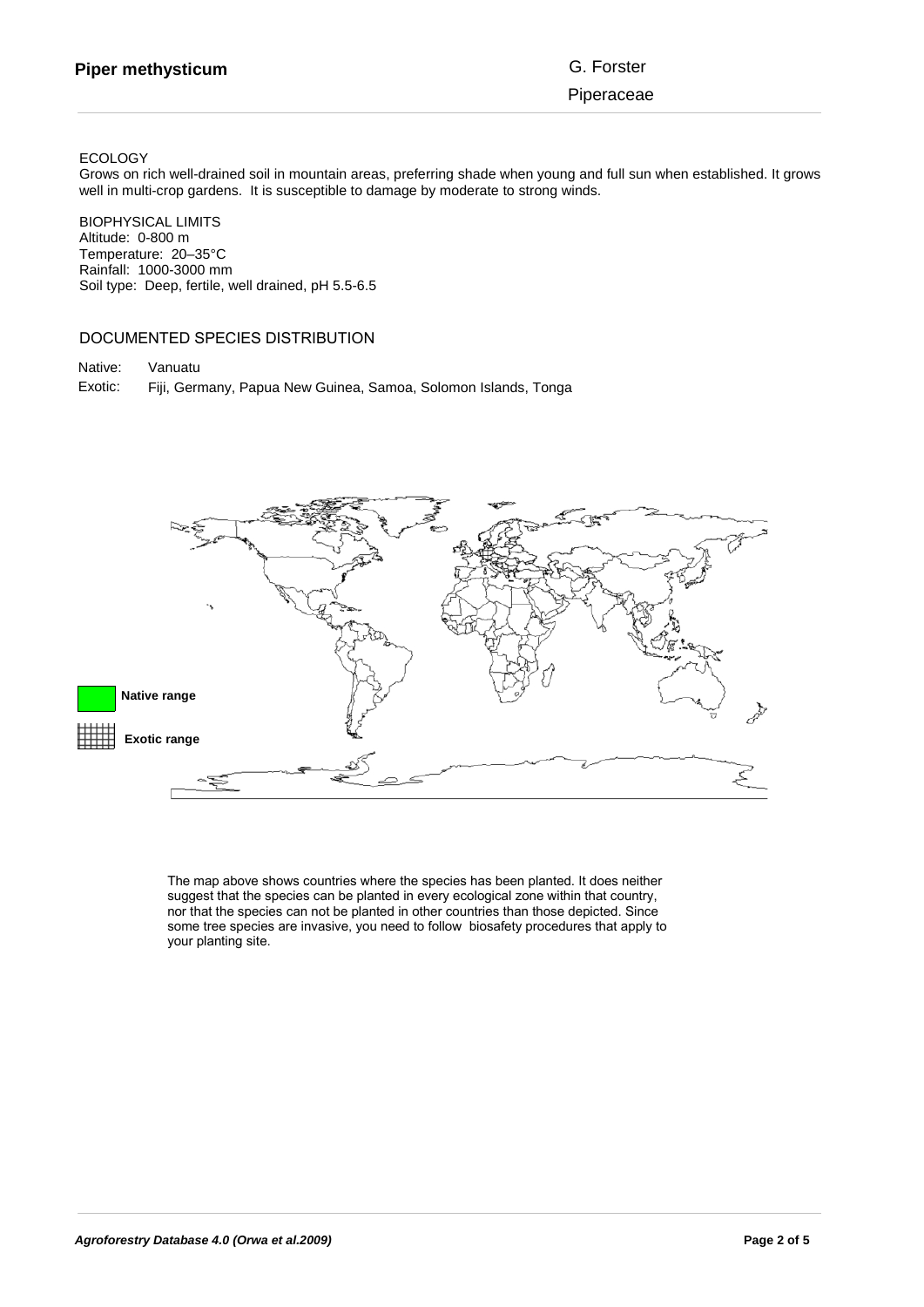**norm that the species can not be planted in other countries than the species of the species of the species of**  $s_{\text{S}}$ sicum

Piperaceae

## **PRODUCTS**

Medicine: Roots (and stems) used medicinally throughout the Pacific and grown commercially for export to the U.S. and elsewhere, as a mild euphoriant and anesthetic, hypnotic also a mild sedative; roots, stems, and leaves used medicinally to treat convulsions, stiffness, toothaches, sore throats, stomachache, backache, respiratory diseases, filariasis, intestinal parasites, and venereal disease; kava exported to Germany as an ingredient in medicines to treat high blood pressure. Root decoction and leaves were chewed by women as contraceptive; juice from fresh leaves used as an embrocation on wounds.

Alcohol: A major social and ceremonial beverage of considerable cultural importance; large roots and lower stems crushed or pounded and mixed with water to produce "kava," an alkaloid stimulant that has a mild narcotic, sedative, or soporific effect and that is drunk both ceremonially and as a social beverage.

Other uses: kava is often used as a medium of social and religious interaction. In kava utilizing culture, the plant is an important and indispensable item of gift-giving to other people, or for religious offerings to the spirits.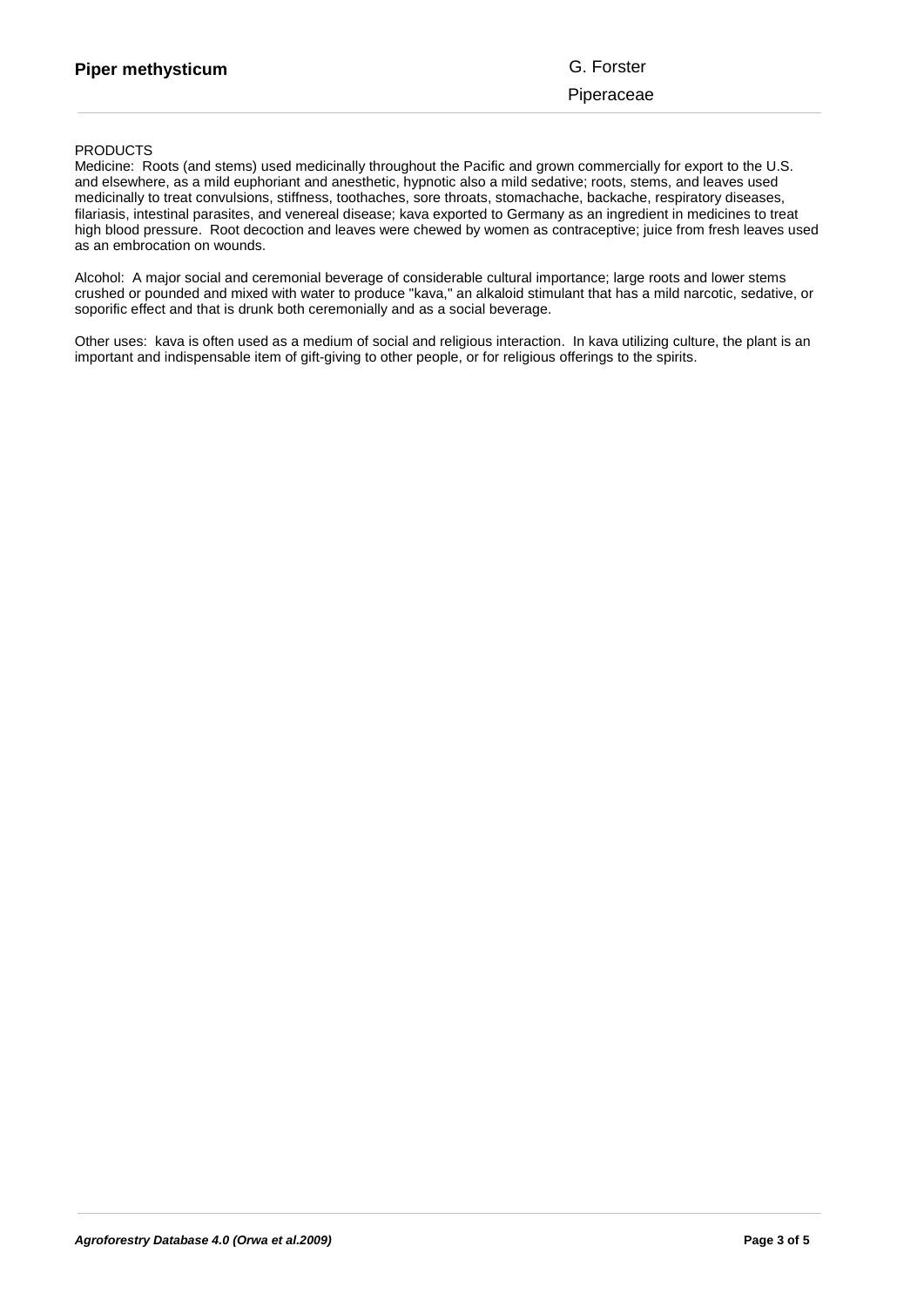# TREE MANAGEMENT

Weeding is necessary in the first 2 years. Field spacing varies widely depending on the nature and intensity of the other crops, but 2x2 m (2500 plants/ha) is preferred. Earthing up is essential to ensure massive proliferation of rootstock. Manures and composts should be applied since it requires high nutrient supply; compound inorganic NPK fertilizer (12-12-20) or urea (with 46% N) can also be used; year round moisture is beneficial.

Kava is best harvested when 2-4 years old, but may be allowed to stand for up to a decade; harvesting can be done any time of the year; and involves cutting off the stems and digging up the rootstock. Kava yields vary with age and cultivar. Fresh weight yields are 10-60 kg/plant, and 6.6 t/ha for kava intercropped with coconut.

#### PESTS AND DISEASES

Kava suffers from dieback disease caused by the cucumber mosaic cucumovirus transmited by aphids. The symptoms are wilting and dieback of the shoot. Another disease is anthracnose caused by Glomerella species. The kava weevil borer is the most serious pest. This can be controlled by careful field sanitation and hot water treatment of planting material.